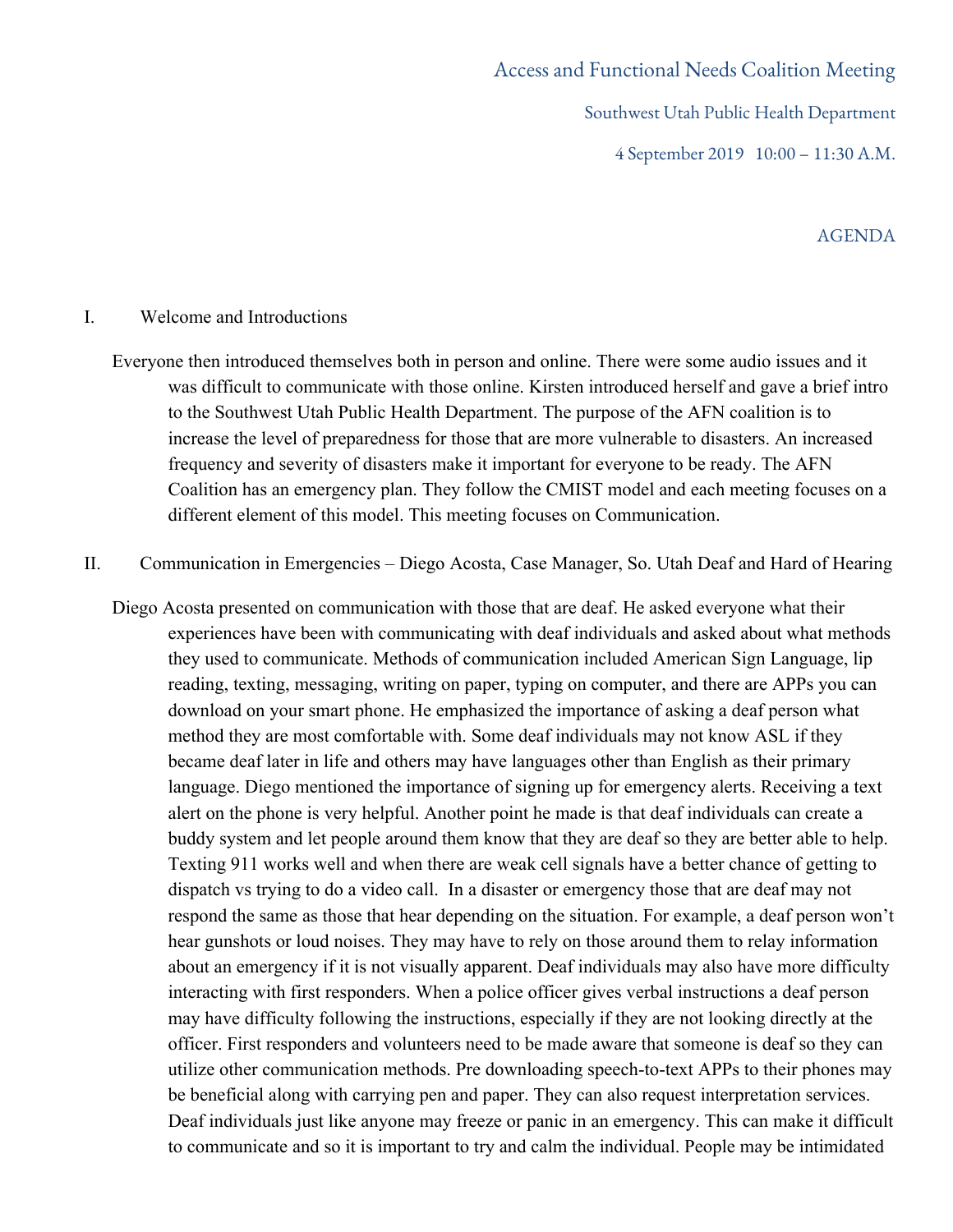when trying to communicate with deaf individuals and this may prevent them from trying. It is important to try even if it is difficult. Knowing what alternative communication methods are available and being familiar with them will help. Video relay services can video call with a deaf person and call a first responder or another volunteer. It is important that if you receive a phone call from an interpretation service that you don't hang up, this happens a lot because people don't know what it is. Any organization that receives federal grant money is suppose to have access to interpretation services. "AVA" is a text to speech app that works on both iPhone and Android. It comes with 4 to 5 free hours per month. No one has all the answers but there are tools and by being aware we all can communicate with those that are deaf. Someone proposed the idea of carrying a business card that says "Emergency come with me" and one that says "Emergency stay here" that can be handed to a deaf person. Another idea was to visually mark doors like the Fire department does when clearing a building.

#### III. Communication Plans – Neal Smith, Dir. Resource and Liability Mgmt, Southwest Behavioral Health

Neal introduced himself and what Southwest Behavioral Health is. They service 2,600 clients in the five-county region. Beaver, Iron, Garfield, Kane, and Washington counties. They have 19 locations with various purposes, clinics, club houses, residential treatment, and others. They provide community training such as QPR Suicide Prevention and Mental Health Fist Aid Courses. In an emergency their primary focus is on their residential patients and continuing their care. They have the ability to consolidate their clients in one location if needed. Their case workers would work to make sure all their clients continue to have access to their medications and check on them to see if they are ok. Their clients may experience more severe anxiety or believe in a false narrative in an emergency which could make it difficult to communicate with them. They encourage their clients to have a buddy system with people they know so that they have someone they can rely on. Southwest Behavioral Health has an Emergency Operation plan and can sustain their residential clients for up to 6 days and possibly as long as 10 days. They have a Mental Health Response Team that can be deployed to Family Assistance Centers to aid with Mental Health needs. They have access to the Utah Notification and Information System (UNIS) and can send alerts similar to the ones sent for this meeting. They cover a large area and struggle to get people to sign up for the alerts but will continue to work on it. George Colson asked if there was a mechanism in place for them to coordinate with the county emergency managers about clients that may have a difficult time in a general population shelter. There are some HIPAA issues that would have to be worked out. Southwest Behavioral Health would shelter their clients that require residential treatment. Southwest Behavioral Health also leads a mental health response team that can be called out to assist in an emergency or disaster.

#### IV. Communication Drills – Kirsten Miner, AFN Advocate, SWUPHD

Kirsten asked everyone what their emergency communication methods are for within their organizations. At the Southwest Utah Public Health Department we utilize radios, HAM radio, Texting, and Call down trees for emergency communication. Other organizations use group text but they can be problematic. Kirsten encouraged everyone to add the UNIS phone numbers into their phone so that they recognize the alerts when they are sent. The numbers are 866-609-8026,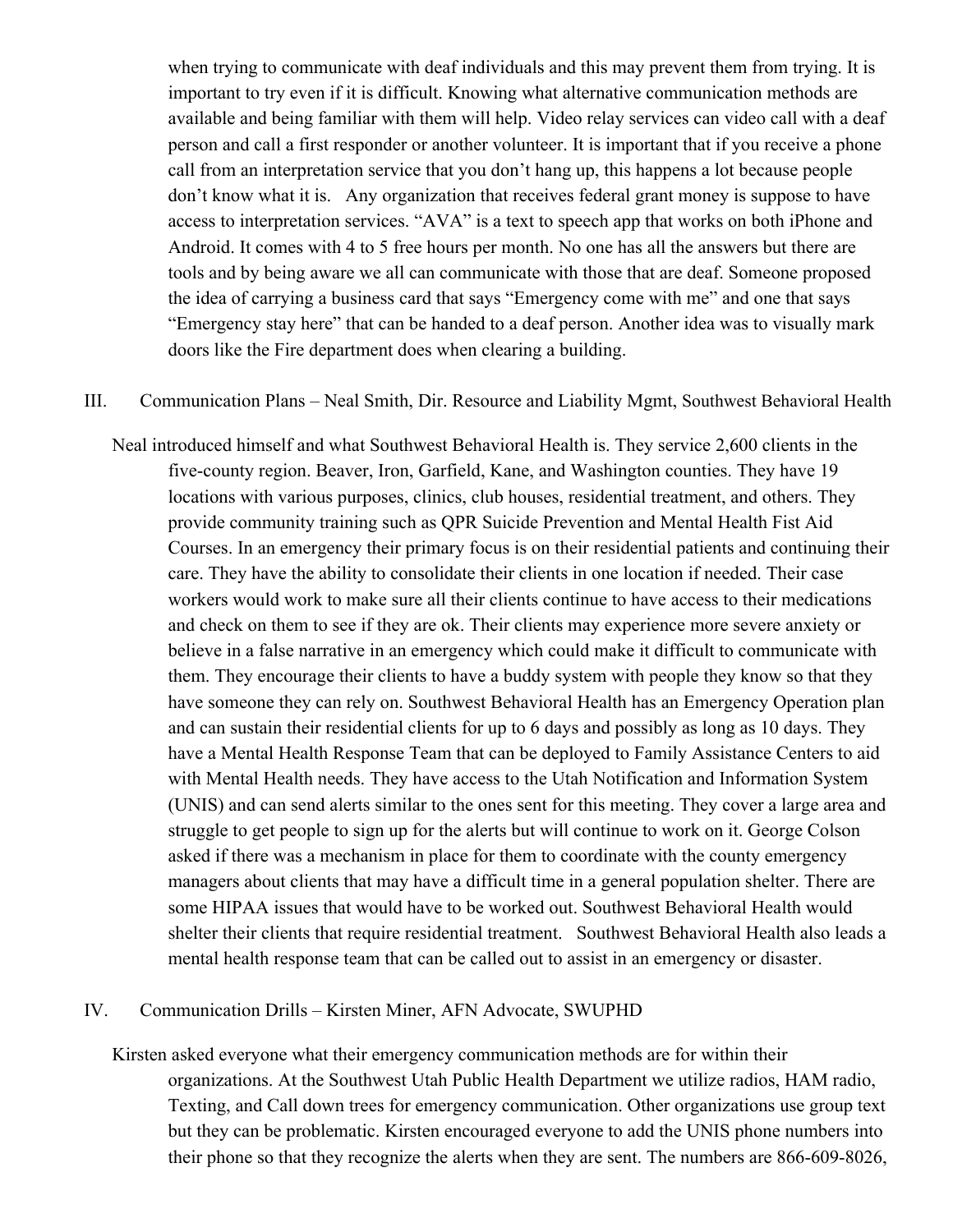801-521-3207, 866-998-3678 and 24639 for text. Everyone should also make sure they sign up for their county emergency alert system. The links are:

Washington County: [911register.com](http://911register.com/)

Iron County: <https://www.ironcounty.net/department/emergency-management/citizen-alert/> Beaver County: <https://beaver.utah.gov/AlertCenter.aspx> Garfield County: <https://public.alertsense.com/signup/?regionid=1388> Kane County: <https://member.everbridge.net/index/892807736721500#/login>

211 is also available for information during an emergency. Short text messages such as RUOK? And IMOK are more likely to get thru during an emergency. Memorizing important phone numbers or having them written down is important in case you lose your phone or do not have battery. The Family Communication Plan document is a great way to organize important contact numbers and to have them on hand:

<https://www.utah.gov/beready/family/documents/Family-Communication-PlanWalletCard.pdf> Also everyone should have a designated out of state contact. In a disaster it may be easier to call or text someone out of the area. Research has shown that in a disaster those that have a positive mental attitude about their ability to survive have a higher chance of surviving than those that don't.

- The Washington County Flu Shoot-out will be on September 17<sup>th</sup> at the Red Cliffs Mall. Come help the Health Department practice their bio threat response plan and get your flu shot at the same time.
- V. Assessing Risk Mike Gale, Regional Medical Surge Coordinator, SWUPHD
	- Mike discussed the regional communication drills that are held quarterly by the Health Department. All medical partners are invited and encouraged to participate. We practice HAM radio, 800 MHz radio, UNIS alerts, texting, satellite phone, and other lines of communications. The next drill will be on October 9th at 9 am. Anyone that would like to participate can contact Mike 435-673-2589.
	- Mike shared the EmPower Data from July for the Southwest Region. This is de-identified information from Medicare and Medicaid about the number and location of patients that are on electric depended devices such as ventilators, oxygen concentrators, dialysis, and others. Paulette has the ability to get identified information with names and addresses. This information can be used by Emergency Managers to better coordinate emergency response. Another potential source for this type of information is the registry at [specialneedsutah.com](https://specialneedsutah.org/) . There was a question if this is still functional. It is still functional; on that webpage there are links to register individuals or facilities.
- VI. Mass Vaccination Exercises "You Bet It's a Biothreat"
	- Sep. 17 Washington County, Red Cliffs Mall Outside 8:00-1:00, Inside 1:00-6:00